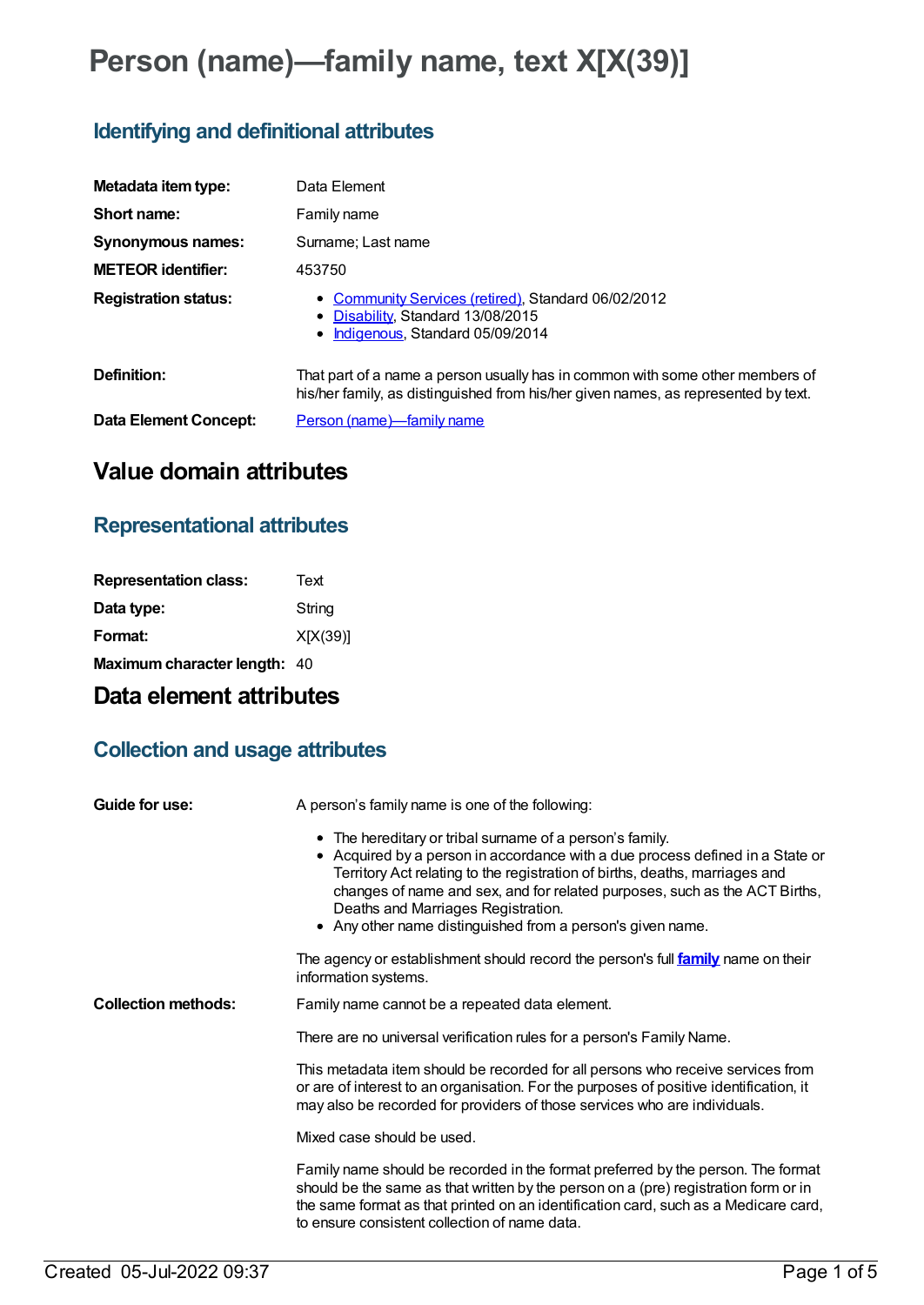A person is able to change his or her name by usage in all States and Territories of Australia with the exception of Western Australia, where a person may only change his or her name under the Change of Name Act. Care should be taken when recording a change of name for a minor. Ideally, the name recorded for the minor should be known to both of his/her parents, so the minor's records can be retrieved and continuity of care maintained, regardless of which parent accompanies the minor to the agency or establishment.

The following format may assist with data collection:

What is your family name?

Punctuation:

If special characters form part of the family name they should be included, e.g. hyphenated names should be entered with a hyphen.

Examples:

- hyphen, e.g. Wilson-Phillips

Do not leave a space before or after a hyphen, i.e. between the last letter of 'Wilson' and the hyphen, nor a space between the hyphen and the first letter of 'Phillips'.

- apostrophe, e.g. O'Brien, D'Agostino

Do not leave a space before or after the apostrophe, i.e. between the 'O' and the apostrophe, or a space between the apostrophe and 'Brien'.

- full stop, e.g. St. John, St. George

Do not leave a space before a full stop, i.e. between 'St' and the full stop. Do leave a space between the full stop and 'John'.

- space, e.g. van der Humm, Le Brun, Mc Donald

If the client has recorded their family name as more than one word, displaying spaces in between the words, record their family name in the same way leaving one space between each word.

Registered unnamed newborn babies:

When registering a newborn, use the mother's family name as the baby's family name unless instructed otherwise by the mother. Record unnamed babies under the newborn identification name Name type.

Persons with only one name:

Some people do not have a family name and a given name, they have only one name by which they are known. If the person has only one name, record it in the 'Family name' field and leave the 'Given name' field blank.

Registering an unidentified person:

The default for unknown family name should be unknown in all instances and the name recorded as an alias name. Don't create a 'fictitious' family name such as 'Doe' as this is an actual family name. When the person's name becomes known, record it as the preferred family name and do not overwrite the alias name of unknown.

Registering clients from disaster sites:

Persons treated from disaster sites should be recorded under the alias Name Type. Local business rules should be developed for consistent recording of disaster site person details.

Care should be taken not to use identical dummy data (family name, given name, date of birth, sex) for two or more persons from a disaster site.

If the family name needs to be shortened:

If the length of the family name exceeds the length of the field, truncate the family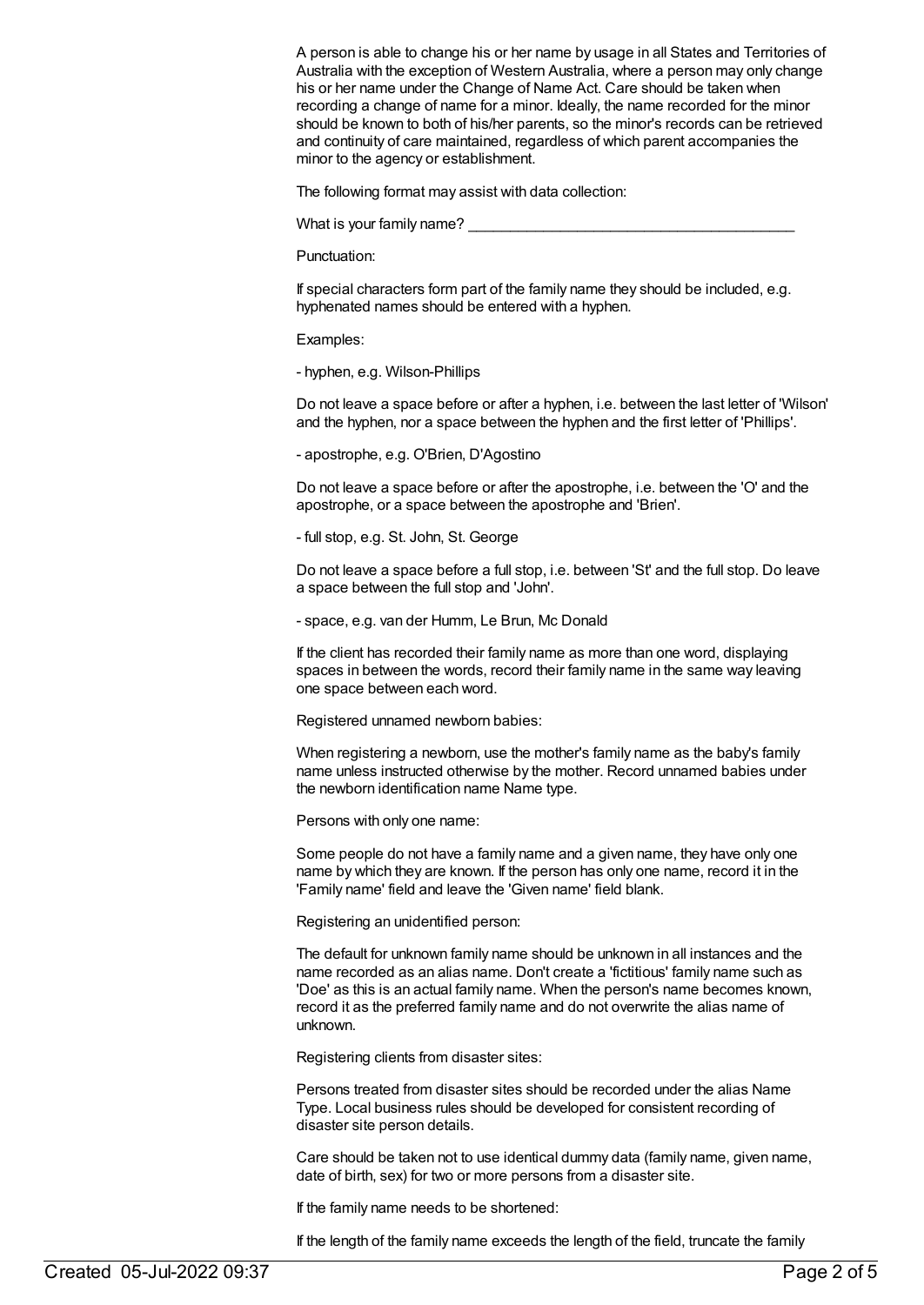name from the right (that is, dropping the final letters). Also, the last character of the name should be a hash (#) to identify that the name has been truncated.

Use of incomplete names or fictitious names:

Some organisations permit persons to use a pseudonym (fictitious or partial name) in lieu of their full or actual name. It is recommended that the person be asked to record both the pseudonym (Alias name) in addition to the person's legal name.

#### Baby for **[adoption](https://meteor.aihw.gov.au/content/327208)**:

| The word adoption should not be used as the family name, given name or alias for<br>a newborn baby. A newborn baby that is for adoption should be registered in the<br>same way that other newborn babies are registered. However, if a baby born in the<br>hospital is subsequently adopted, and is admitted for treatment as a child, the baby<br>is registered under their adopted (current) name, and the record should not be<br>linked to the birth record. This should be the current practice. Any old references to<br>adoption in client registers (for names) should also be changed to unknown.<br>Contact your State or Territory adoption information service for further information.                                                                                                                                                                                                                                                                                                                                                                                                                                                                                                                                                 |
|------------------------------------------------------------------------------------------------------------------------------------------------------------------------------------------------------------------------------------------------------------------------------------------------------------------------------------------------------------------------------------------------------------------------------------------------------------------------------------------------------------------------------------------------------------------------------------------------------------------------------------------------------------------------------------------------------------------------------------------------------------------------------------------------------------------------------------------------------------------------------------------------------------------------------------------------------------------------------------------------------------------------------------------------------------------------------------------------------------------------------------------------------------------------------------------------------------------------------------------------------|
| Prefixes:                                                                                                                                                                                                                                                                                                                                                                                                                                                                                                                                                                                                                                                                                                                                                                                                                                                                                                                                                                                                                                                                                                                                                                                                                                            |
| Where a family name contains a prefix, such as one to indicate that the person is a<br>widow, this must be entered as part of the 'Family name' field. When widowed,<br>some Hungarian women add 'Ozvegy' (abbreviation is 'Ozy') before their married<br>family name, e.g. 'Mrs Szabo' would become 'Mrs Ozy Szabo'.                                                                                                                                                                                                                                                                                                                                                                                                                                                                                                                                                                                                                                                                                                                                                                                                                                                                                                                                |
| A useful resource when capturing ethnic names is the referenced Naming Systems<br>of Ethnic Groups produced by Centrelink, Canberra, AGPS.                                                                                                                                                                                                                                                                                                                                                                                                                                                                                                                                                                                                                                                                                                                                                                                                                                                                                                                                                                                                                                                                                                           |
| Misspelled family name:                                                                                                                                                                                                                                                                                                                                                                                                                                                                                                                                                                                                                                                                                                                                                                                                                                                                                                                                                                                                                                                                                                                                                                                                                              |
| If the person's family name has been misspelled in error, update the family name<br>with the correct spelling. The misspelled name should not be deleted as recording<br>misspelled names is important for filing documents that may be issued with<br>previous versions of the person's name. Discretion should be used regarding the                                                                                                                                                                                                                                                                                                                                                                                                                                                                                                                                                                                                                                                                                                                                                                                                                                                                                                               |
| CORGIFBeCipeCOSGURALIS OR ALAHAUS, tholuding legal names, married/maiden<br>names, nicknames, assumed names, traditional names, etc. Even small<br>differences in recording - such as the difference between MacIntosh and McIntosh -<br>can make record linkage impossible. To minimise discrepancies in the recording<br>and reporting of name information, agencies or establishments should ask the<br>person for their full (formal) 'Given name' and 'Family name'. These may be different<br>from the name that the person may prefer the agency or establishment workers to<br>use in personal dealings. Agencies or establishments may choose to separately<br>record the preferred names that the person wishes to be used by agency or<br>establishment workers. In some cultures it is traditional to state the family name<br>first. To overcome discrepancies in recording/reporting that may arise as a result of<br>this practice, agencies or establishments should always ask the person to specify<br>their first given name and their family name or surname separately. These should<br>then be recorded as 'Given name' and 'Family name' as appropriate, regardless of<br>the order in which they may be traditionally given. |
|                                                                                                                                                                                                                                                                                                                                                                                                                                                                                                                                                                                                                                                                                                                                                                                                                                                                                                                                                                                                                                                                                                                                                                                                                                                      |

### **Source and reference attributes**

| <b>Submitting organisation:</b> | Australian Institute of Health and Welfare                                                                |
|---------------------------------|-----------------------------------------------------------------------------------------------------------|
| Origin:                         | Standards Australia 2006. AS 4590-2006 Interchange of client information.<br>Sydney: Standards Australia. |

### **Relational attributes**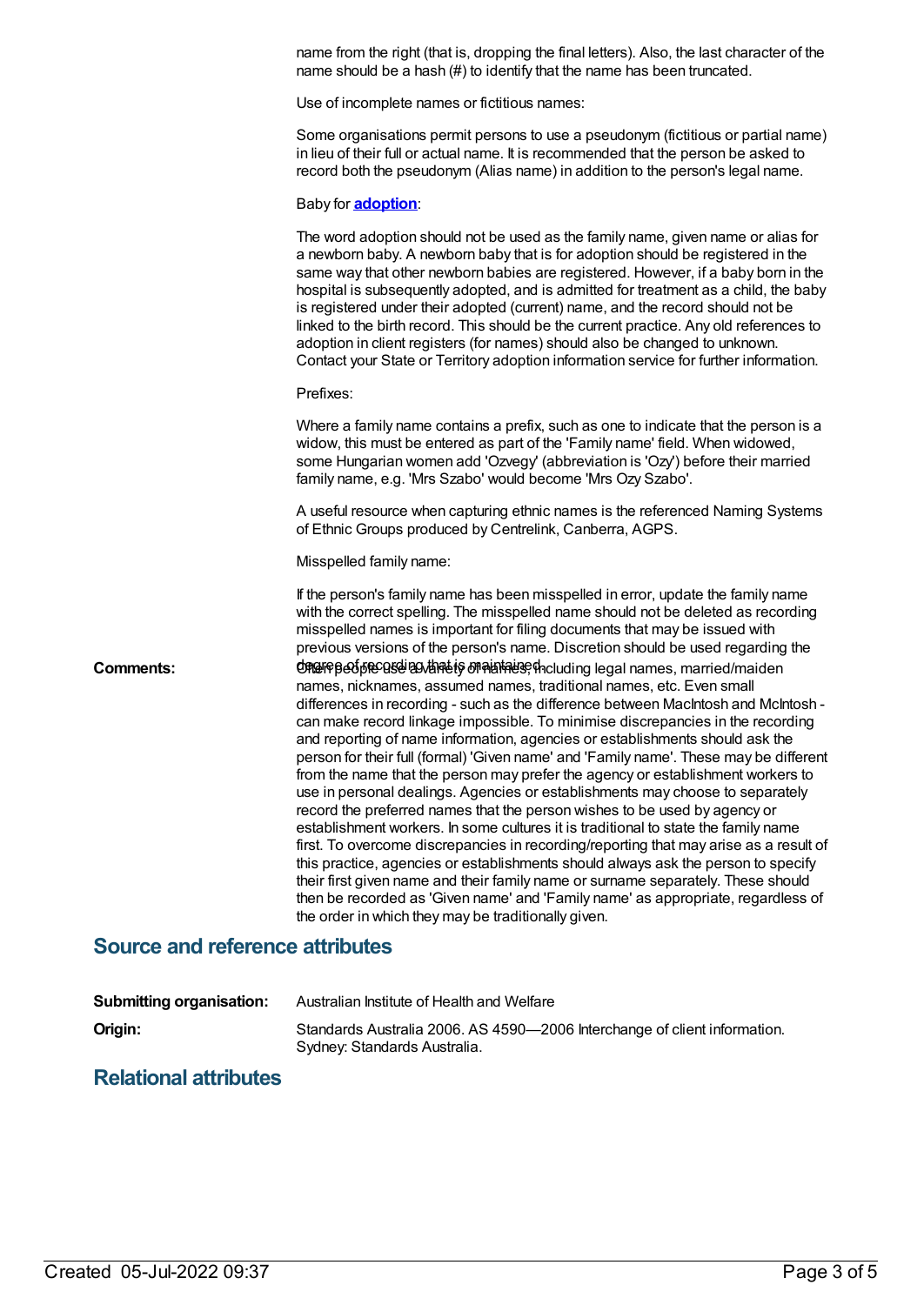### **Related metadata references:**

Supersedes Person [\(name\)—family](https://meteor.aihw.gov.au/content/286953) name, text X[X(39)]

- [Community](https://meteor.aihw.gov.au/RegistrationAuthority/1) Services (retired), Superseded 06/02/2012
- [Health](https://meteor.aihw.gov.au/RegistrationAuthority/12), Superseded 05/10/2016
- Housing [assistance](https://meteor.aihw.gov.au/RegistrationAuthority/11), Standard 20/06/2005
- **[Tasmanian](https://meteor.aihw.gov.au/RegistrationAuthority/15) Health, Standard 01/09/2016**

See also Person [\(name\)—given](https://meteor.aihw.gov.au/content/453734) name, text X[X(39)]

- [Community](https://meteor.aihw.gov.au/RegistrationAuthority/1) Services (retired), Standard 06/02/2012
- [Disability](https://meteor.aihw.gov.au/RegistrationAuthority/16), Standard 13/08/2015
- [Indigenous](https://meteor.aihw.gov.au/RegistrationAuthority/6), Standard 05/09/2014
- WA [Health](https://meteor.aihw.gov.au/RegistrationAuthority/2), Incomplete 22/08/2012
- WA [Health](https://meteor.aihw.gov.au/RegistrationAuthority/2), Incomplete 23/08/2012

See also **[Person—name](https://meteor.aihw.gov.au/content/453366) usage type, code AAA** 

- [Community](https://meteor.aihw.gov.au/RegistrationAuthority/1) Services (retired), Standard 06/02/2012
- [Disability](https://meteor.aihw.gov.au/RegistrationAuthority/16), Standard 13/08/2015
- [Health](https://meteor.aihw.gov.au/RegistrationAuthority/12), Incomplete 11/04/2013

## **Implementation in Data Set**

**Specifications:** Closing the Gap/Child Health Check Initiative: Ear, nose and throat operation summary form [DSSIndigenous,](https://meteor.aihw.gov.au/content/507516) Standard 05/12/2017

*DSS specific information:*

This data element is used to record the family name of the health-care professional completing and signing the form.

Ear nose and throat [services](https://meteor.aihw.gov.au/content/521709) patient cluste[rIndigenous](https://meteor.aihw.gov.au/RegistrationAuthority/6), Standard 05/09/2014

*Implementation start date:* 01/04/2012

*DSS specific information:*

This data element has a maximum occurrence of 3. The first occurrence is reported for the patient, the second occurrence is for the Carer and the third occurrence is reported for the specialist.

Ear [operation](https://meteor.aihw.gov.au/content/567130) details cluste[rIndigenous,](https://meteor.aihw.gov.au/RegistrationAuthority/6) Standard 05/12/2017

*DSS specific information:*

This data element is used to record the family name for the patient and the specialist.

**OATSIH Services Reporting (OSR) [certification](https://meteor.aihw.gov.au/content/664731) cluste[rIndigenous](https://meteor.aihw.gov.au/RegistrationAuthority/6), Standard** 07/12/2017

*Conditional obligation:*

This data element is used to obtain the details of the person authorised to certify the information in the questionnaire. The authorised person may be the CEO or other nominated authorised person.

**OATSIH Services [Reporting](https://meteor.aihw.gov.au/content/562988) (OSR) service details cluste[rIndigenous](https://meteor.aihw.gov.au/RegistrationAuthority/6), Standard** 16/09/2014